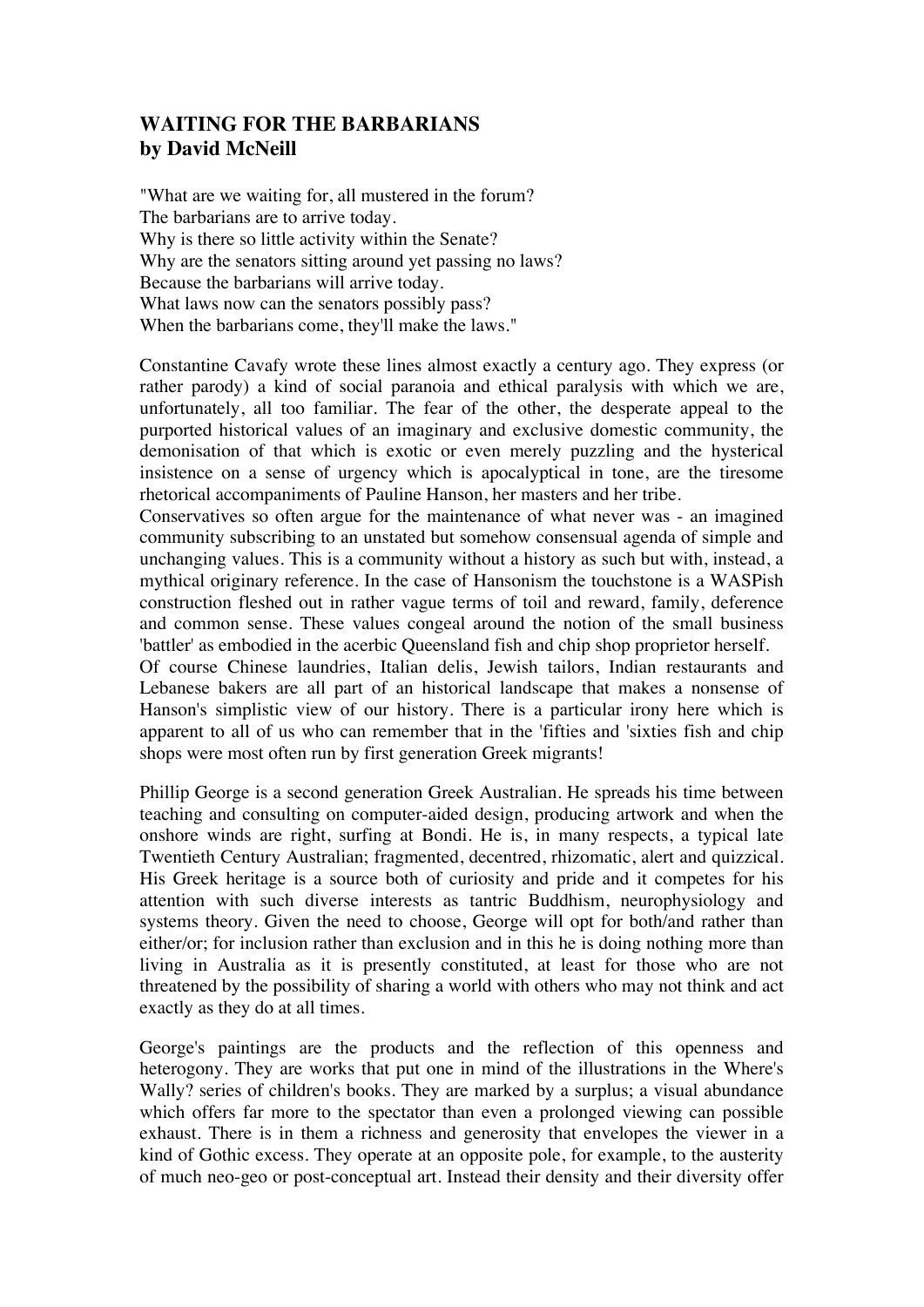an analogue to the polyvocal chatter of the information systems (T.V., the web, etc.) that surround us all. What used to called 'information overload' is in reality nothing other than the experience of everyday life and there are at least two diametrically opposed ways of reacting to it; we can put our hands to our ears and emit nostalgic or hysterical cries for a more simple world (controlled access to information for minors, restricted immigration, censorship, and so on) or we can frolic in the surfeit like a magpie in rubbish tip. The second option is more fun, more rewarding and potentially less authoritarian.

Like all analogies this one only goes so far. George's palimpsest paintings are not simply serendipitous and nor are they designed just to invoke a kind of eternal present. More ambitiously they attempt to capture in visual form the overlapping shadowy traces of memory itself and it is here that the works start to get complex. The frustrating lack of definition which we all experience when our memories refuse to surface are conjured through the deployment of the properties of the different mediums with which George works. The depth of field limitations of analogue photography, the limits of computer image resolution and the physical facture of paint are all mobilised in his digital paintings to help evoke the sense of melancholy and loss that accompanies our attempts to dredge up lost moments from the slurry of our memories. His images cruise along the threshold of legibility like fish beneath the water's surface. Indeed one of the artist's favourite metaphors for the workings of memory is that of the fisherman's net which always pulls in something other than what was expected.

In any case, it is through the orchestration of all these techniques - the hand crafted, the photochemical and the electronic - that George allows the history of image making to act as a metaphor for the sometimes confusing co-existence in our memories of recent and distant events; a phenomenon which was once described by the great philosopher of memory, Henri Bergson, as 'temporal compression'. Just as seminal memories from our distant past can present themselves with a lucidity and a clarity equal to that of slight memories from more recent times, so too do George's paintings muddy the distinction between foreground and background, figure and ground, linearity and painterliness. They are baroque works for a post-industrial world; crowded and enigmatic at the same time. To borrow Bergson's terminology again, they are intuitive rather than intellectual; they conjure a world which resists stasis and partitioning and in which present and past coexist in a state of perpetual flux and interpenetration.

George confesses to a fascination with the tricks that memory can play. He is not above changing the hang of his works half way through an exhibition in order to test the recall of any viewer on a repeat visit. He frequently employs doubling in his works - changing apparently identical images in subtle ways which may perhaps be intended to parallel the disturbing occasions when, for example, we compare notes with someone with whom we believed we shared a memory only to find that our versions of the past vary in significant detail.

Some of the paintings in this show are constructed within the silhouette of a European carp; a fish which is omnivorous, tenacious and adaptable and which, like so many other successful migrants, was greeted initially with suspicion and hostility. The carp managed to survive and prosper where 'local' species could not. Its tolerance for